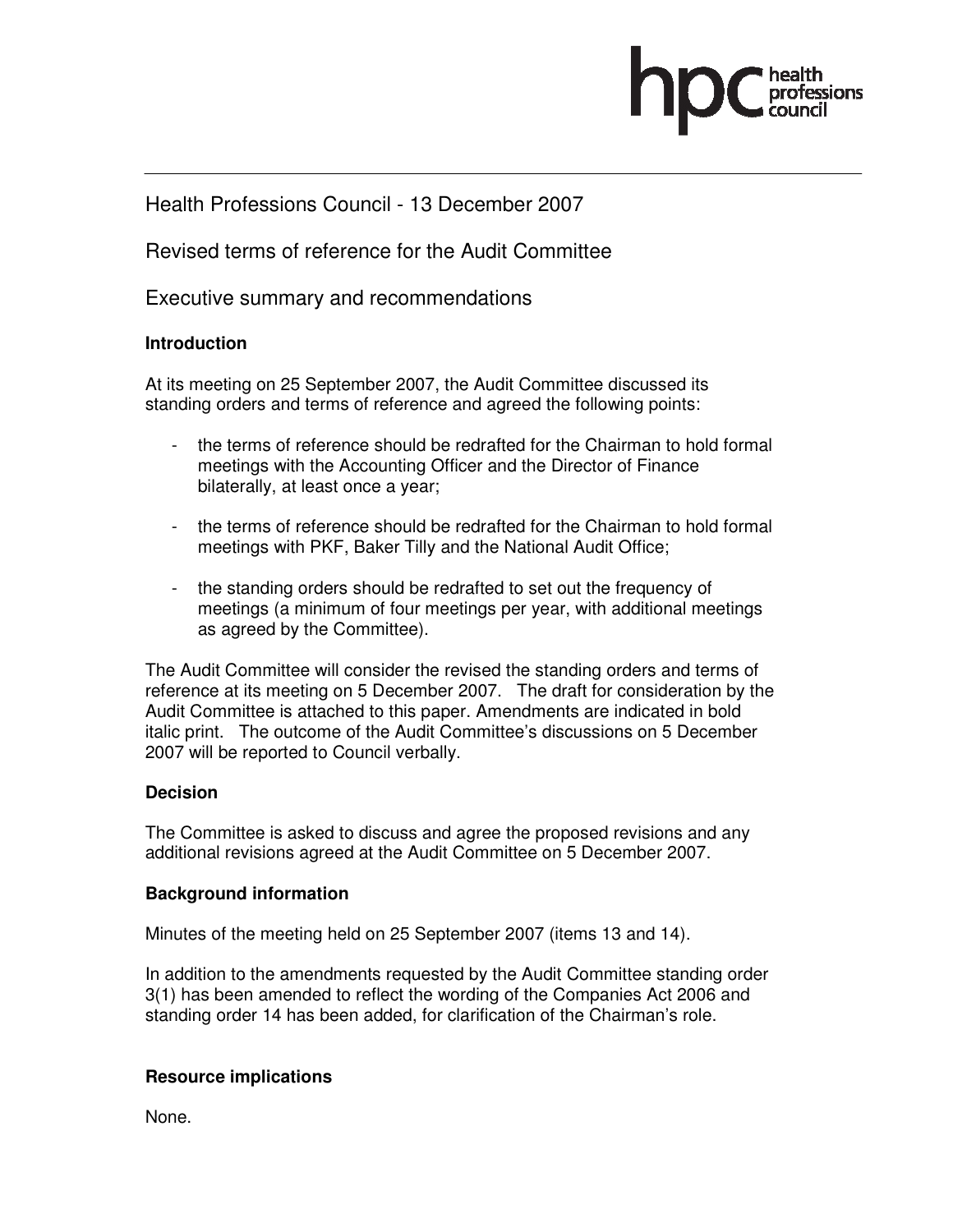# **Financial implications**

none

# **Appendices**

Draft standing orders

# **Date of paper**

3 December 2007

| Date       | Ver. | Dept/Cmte  | Doc Type   | Title                      | <b>Status</b> | Int. Aud. |
|------------|------|------------|------------|----------------------------|---------------|-----------|
| 2007-11-22 | a    | <b>ADT</b> | <b>PPR</b> | Executive summary standing | Final         | Public    |
|            |      |            |            | orders Audit Committee 5   | DD: None      | RD: None  |
|            |      |            |            | December 2007              |               |           |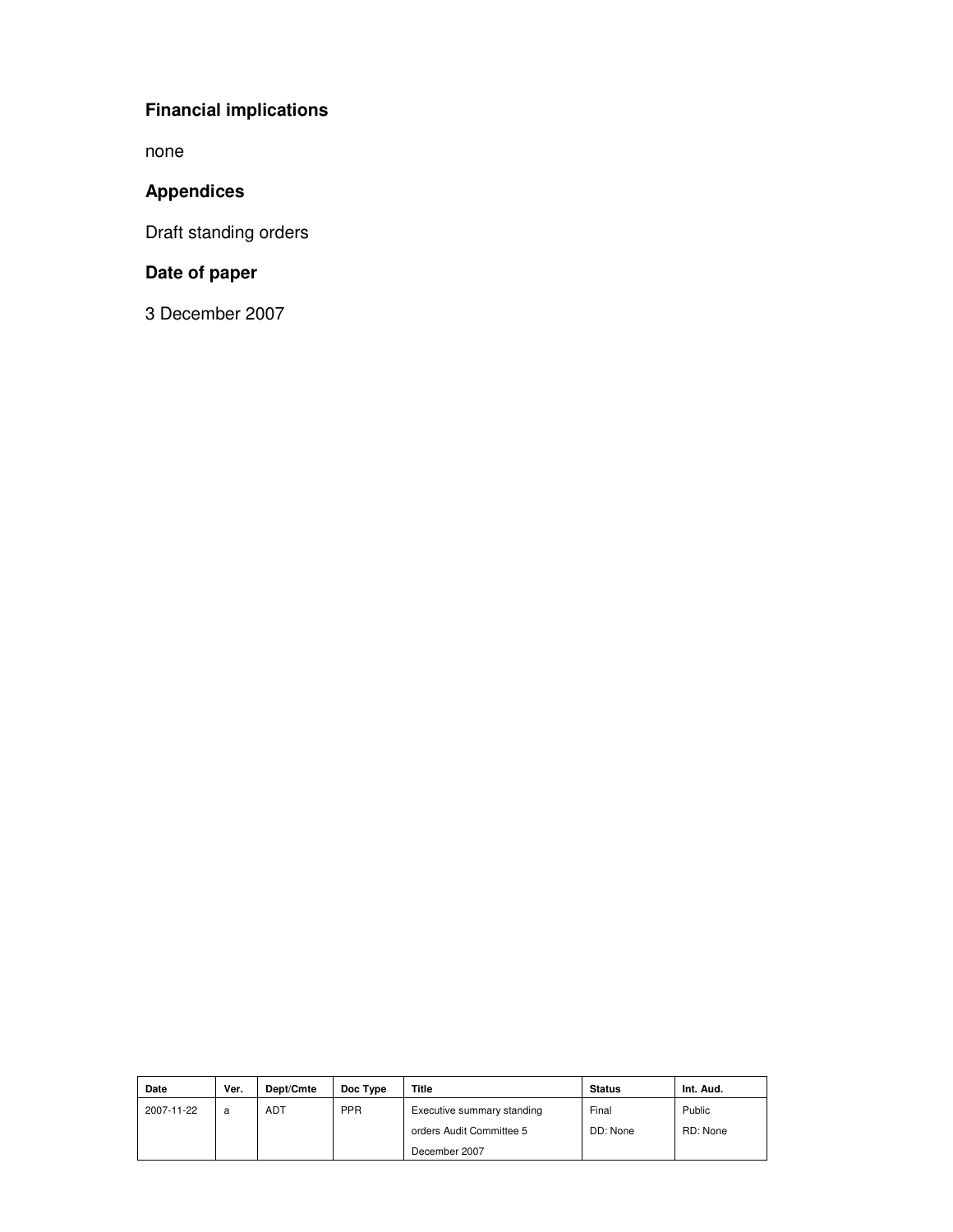# **Audit Committee**

# **STANDING ORDERS**

These Standing Orders establish the basic rules about how the Audit Committee conducts its proceedings.

Unless the context otherwise requires, terms used in the Standing Orders have the same meaning as in the Health Professions Order 2001 (the 2001 Order).

Where a procedural point arises which is not covered by either the Standing Orders or the 2001 Order, the common law rules concerning the conduct of meetings will apply.

#### **Audit Committee**

- 1. The Audit Committee (the Committee) is a sub-committee of the Council.
- 2. The terms of reference of the Committee are:
	- (1) to advise the Council on the appointment of internal and external auditors;
	- (2) to approve internal and external audit programmes and fees;
	- (3) to review the external auditors' management letters and any other reports and to report on these to the Council as appropriate;
	- (4) to receive reports on the internal audit work plan and to consider appropriate action arising from them;
	- (5) to review the Council's annual report and accounts and to make recommendations to the Council as appropriate ;
	- (6) to consider whether risk management processes are adequate for all risks to which the Council is exposed and to approve or, where the Committee considers that significant policy issues are involved, to recommend that the Council approve measures to eliminate or mitigate against them;
	- (7) at the request of the Council, to advise it on matters of corporate governance (but without prejudice to the Committee's power to make recommendations to the Council on corporate governance issues arising from the work of the auditors).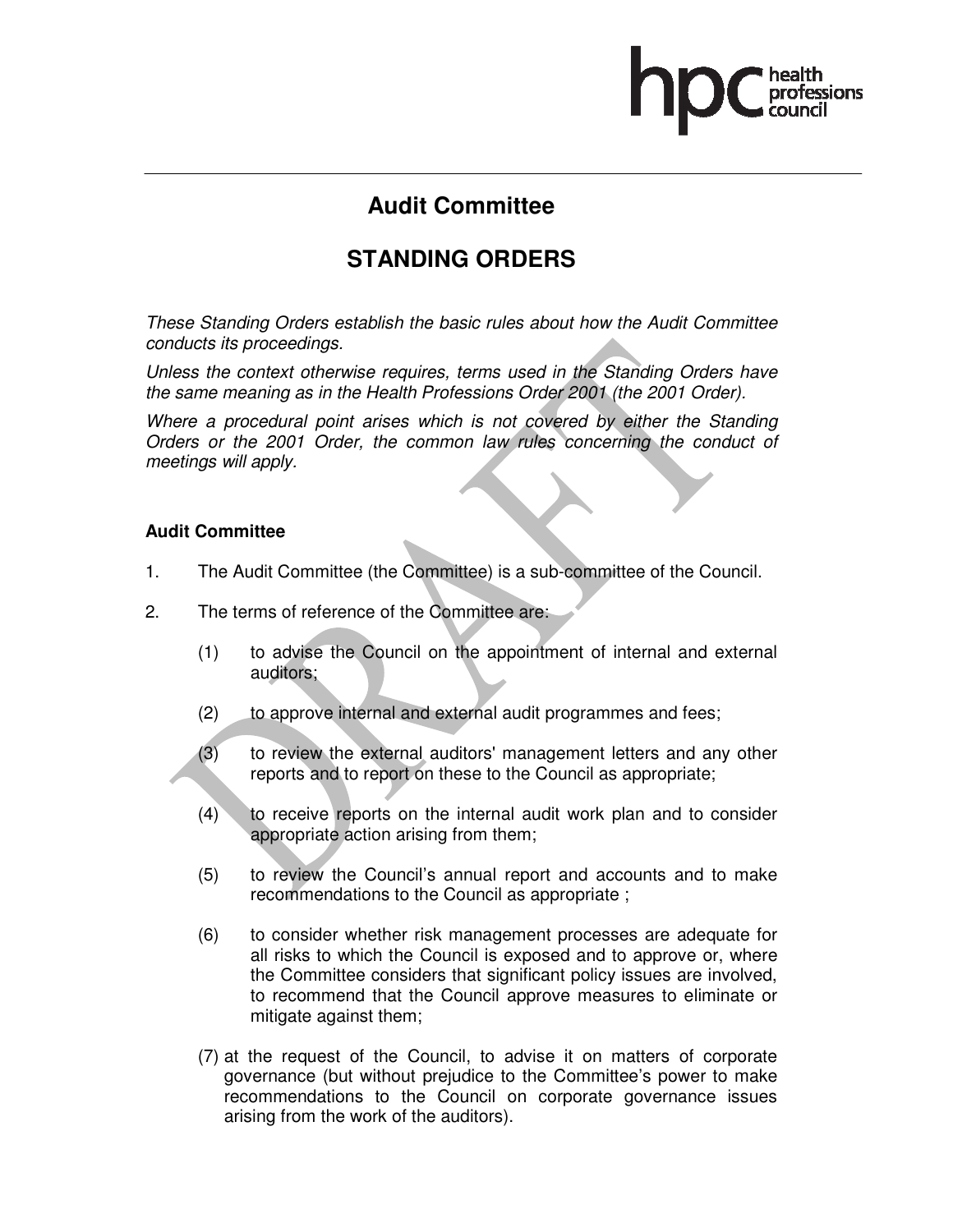#### **Membership**

3. The Committee shall comprise not more than six members appointed by the Council, subject to the following:

- (1) at least one member of the Committee must be an accountant who is qualified to be appointed as a company auditor under the Companies Acts **eligible for appointment as a statutory auditor under section 1212 of the Companies Act 2006**; and
- (2) no member of the Committee may also be a member of the Finance and Resources Committee of the Council.

#### **Meetings**

- 4. The Committee shall meet in ordinary session (Ordinary Meeting) at such times as the Committee shall decide **but subject to following requirements:** 
	- **(1) the Committee shall hold Ordinary Meetings at least twice a year;**
	- **(2) the Committee shall hold one Ordinary Meeting each year which the Registrar (as Accounting Officer) and the Director of Finance shall be invited to attend in order to assist the Committee in its review of the Council's annual report and accounts for the previous year; and**
	- **(3) the Committee shall either:** 
		- **(a) hold at least one Ordinary Meeting each year which the internal and external auditors (including the National Audit office) shall be invited to attend in order to assist the Committee in its review of the work of the auditors; or**
		- **(b) delegate the holding of any such meeting to the Chairman but, in that event, the Secretary shall attend the meeting and present a record of the meeting to the next Ordinary Meeting of the Committee.**
- 5. In addition to Ordinary Meetings, a special session of the Committee (Special Meeting) may be convened by the Secretary upon receipt of a written request setting out the details of the business to be transacted at that meeting from the Chairman or a quorum of members of the Committee.
- 6. A Special Meeting shall take place within 14 days of the Secretary receiving the request for the meeting to be held.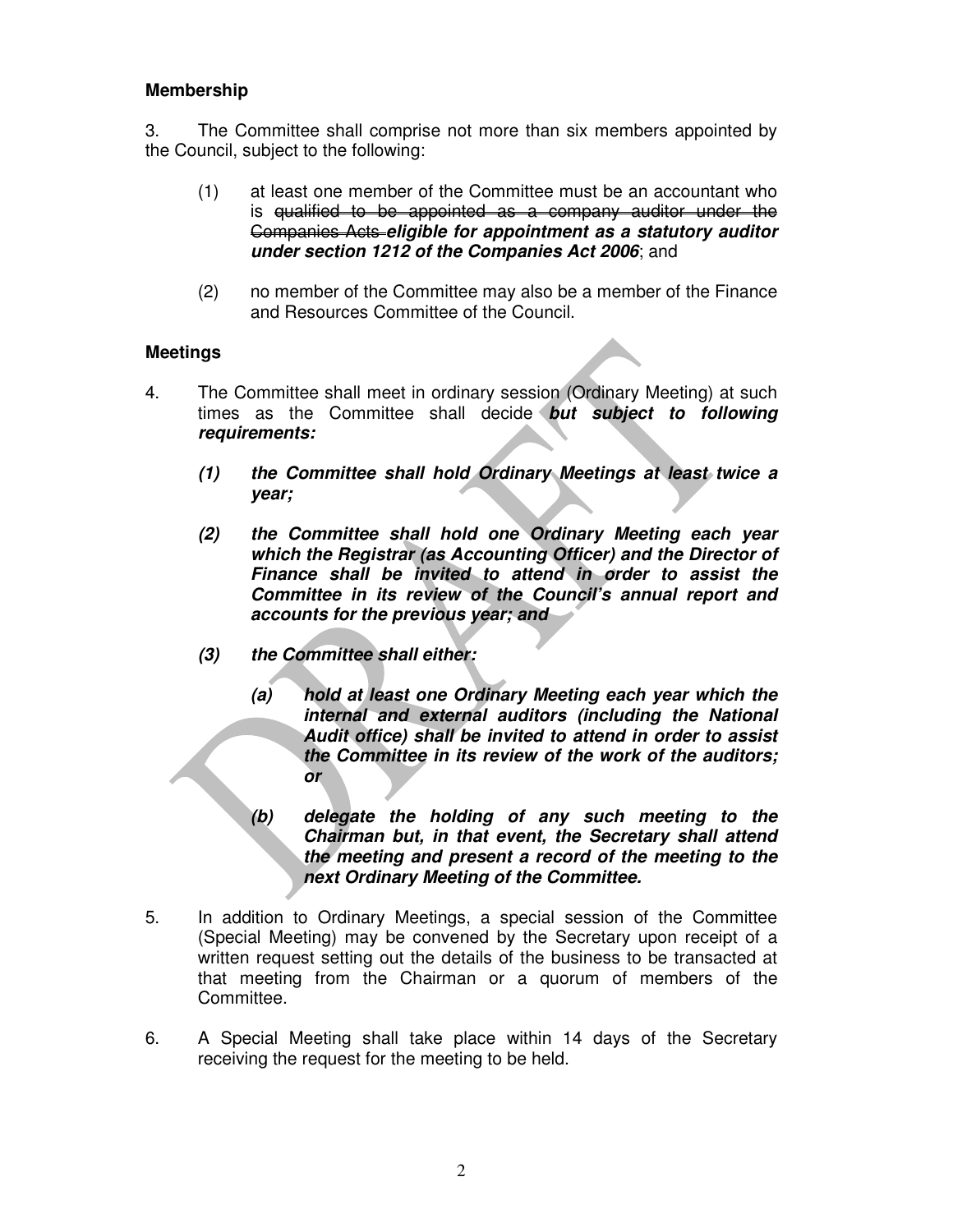#### **Notice of Meetings**

- 7. The Secretary shall give members not less than seven days written notice of a meeting and the notice shall set out the time and place of, and agenda for, that meeting.
- 8. Failure to send notice of a meeting to a member shall not invalidate the proceedings of that meeting.

#### **The Chairman and Vice Chairman**

- 9. The Council shall appoint one of its members to be the Chairman of the Committee and the person appointed shall serve as Chairman for a period of two years (but shall be eligible for re-appointment).
- 10. The Chairman shall preside at any meeting of the Committee.
- 11. The Council may appoint a member to be Vice Chairman of the Committee to preside at any meeting of the Committee at which the Chairman is absent and the person appointed shall serve as Vice Chairman for a period of two years (but shall be eligible for reappointment).
- 12. If the Chairman and Vice Chairman are absent from, or otherwise unable or unwilling to preside at, a meeting the members present shall, as the first business of the meeting, elect one of their number to preside at that meeting.
- 13. In these Standing Orders references to the Chairman include the Vice Chairman or any other member presiding at a meeting in place of the Chairman.
- **14. The Chairman, or the Vice Chairman in his absence, may contact the internal and external auditors to discuss issues within the Committee's terms of reference but shall report on all such discussions to the next meeting of the Committee.**

#### **Quorum**

- 15. The quorum at any meeting of the Committee **(other than a meeting held by the Chairman in accordance with Standing Order 4(3)(b))** shall not be less than half the members of the Committee for the time being.
- 16. If a quorum is not present within 15 minutes of the time appointed for a meeting to commence, all business which should have been transacted at that meeting shall stand over until the next Ordinary Meeting and shall take precedence over the business of that Ordinary Meeting, unless a Special Meeting is called in the meantime for the transaction of that business.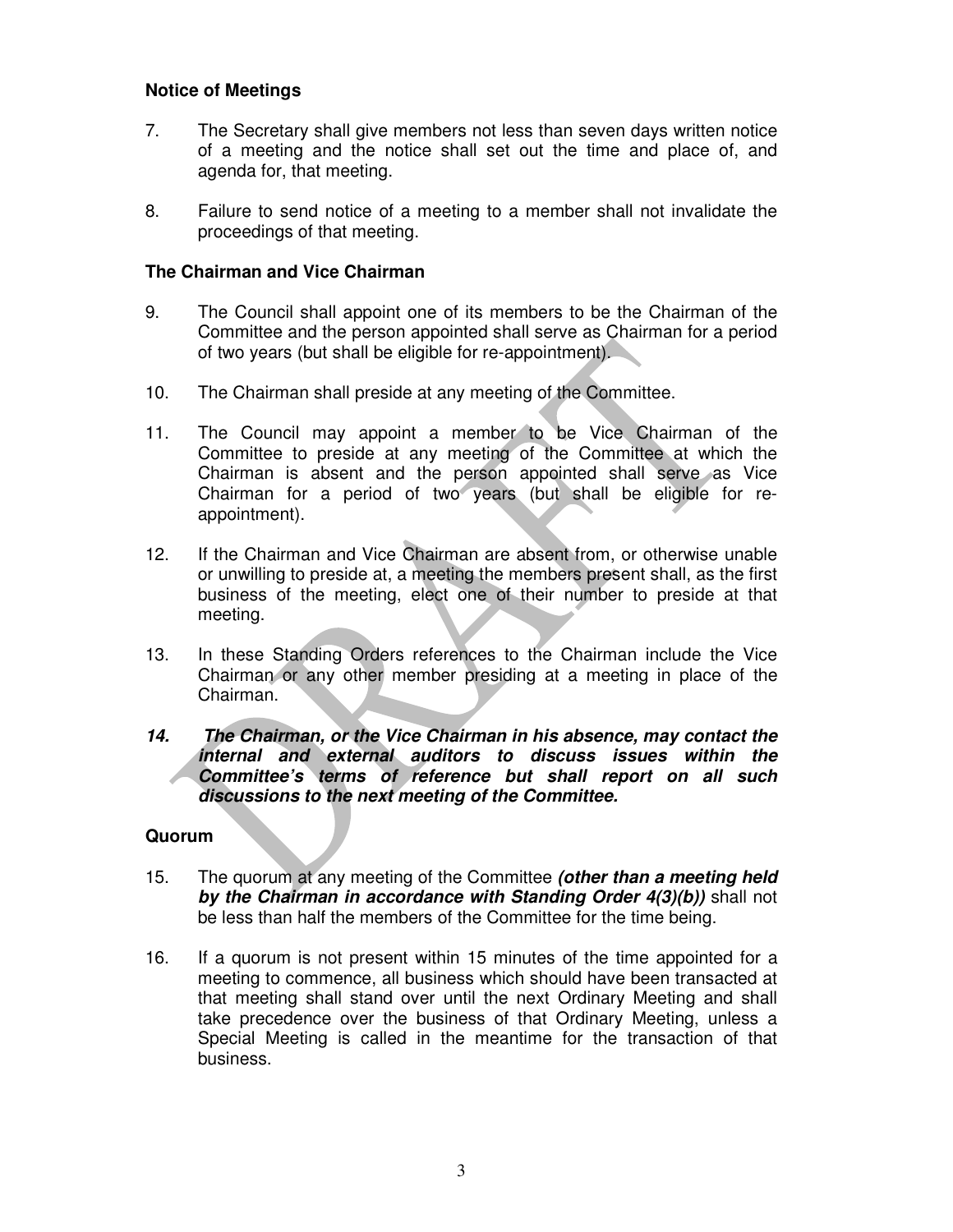#### **Minutes**

- 17. The Secretary shall keep minutes of each meeting which shall include a record of the members in attendance at that meeting.
- 18. At each meeting the minutes of the preceding meeting shall be confirmed (or confirmed as amended) and be signed by the Chairman as a true record of that meeting.
- 19. The signed minutes of a meeting shall, unless the contrary is proved, be conclusive proof of the proceedings at that meeting.

#### **The Secretary**

20. The Registrar shall appoint an officer or employee of the Council to act as secretary to the Committee and in these Standing Orders references to the Secretary mean the person so appointed.

#### **Conduct of meetings**

- 21. The order of business at a meeting shall follow that set out in the agenda unless it is varied by the Chairman with the consent of the Committee.
- 22. A member may only initiate a debate or move a motion on a matter which is not on the agenda with the consent of the Committee.
- 23. Subject to Standing Order 15 meetings shall start at the time set out in the notice of meeting and shall normally continue until all the business on the agenda has been disposed of but the duration of a meeting may only exceed three hours with the consent of the Committee.
- 24. The Chairman may, with the consent of the Committee, adjourn a meeting, but no business shall be transacted at an adjourned meeting other than the business which had not been disposed of when the adjournment took place.
- 25. If a meeting is adjourned for more than seven days (but not otherwise) notice of the adjourned meeting shall be given as if it was an Ordinary Meeting.

#### **Voting**

- 26. Any question at a meeting shall be decided by a majority of the members present and voting by a show of hands.
- 27. In the event of any equality of votes, the Chairman shall be entitled to an additional casting vote.

#### **Rules of Debate**

28. A member must speak to the subject under discussion. The Chairman may call attention to any irrelevance, repetition, unbecoming language, or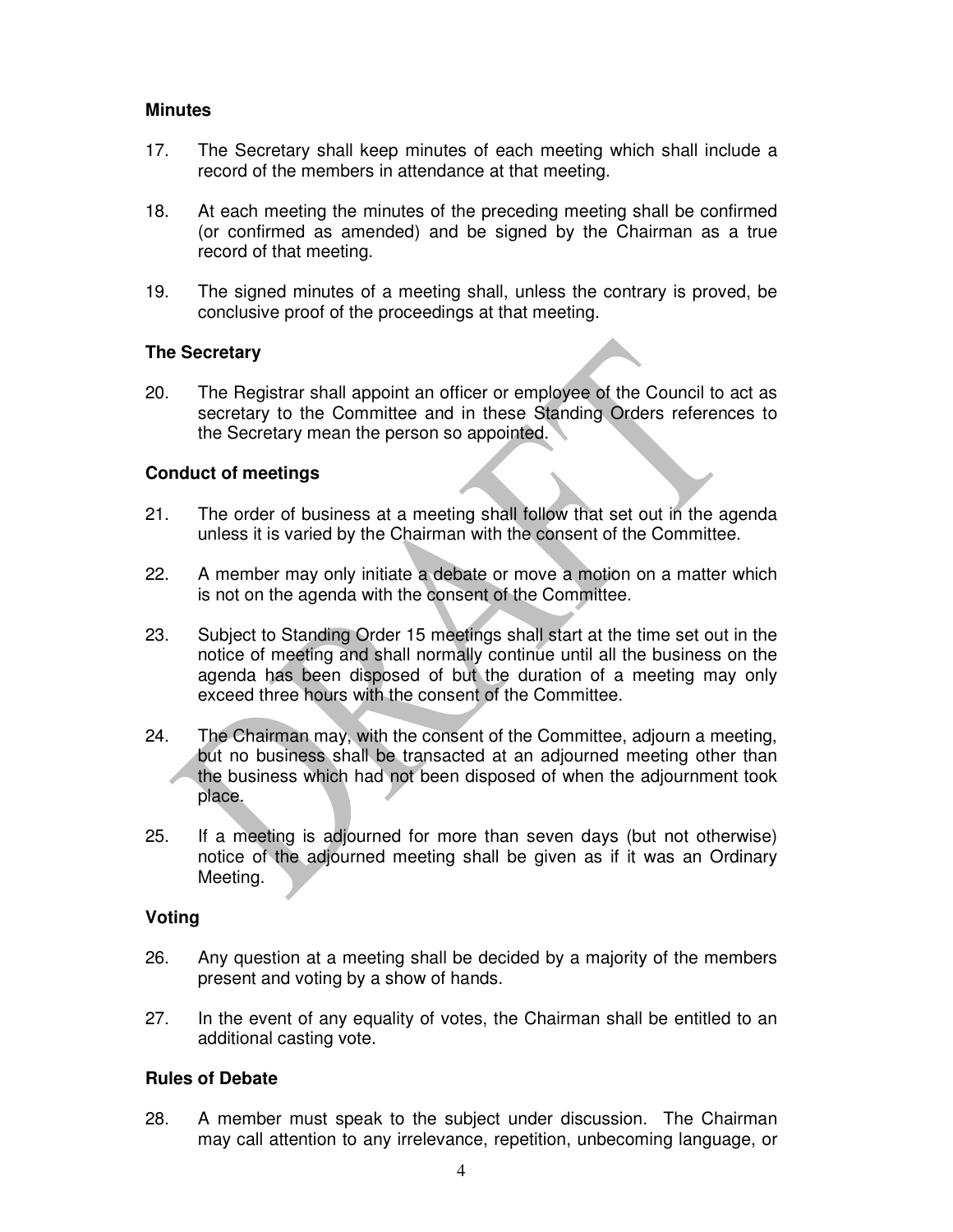breach of order on the part of a member and, where the member persists in that conduct, may direct that member to cease speaking.

29. A ruling by the Chairman on any question of order, whether or not provided for by the Standing Orders, shall be final and shall not be open to debate.

#### **Disorderly Conduct**

- 30. The Chairman may order a member to withdraw from a meeting if, in the opinion of the Chairman, that member has persistently disregarded the ruling of the Chairman or is behaving improperly, offensively or in a manner which is obstructing the business of the meeting.
- 31. In the event of a general disturbance which, in the opinion of the Chairman, prevents the orderly conduct of business, the Chairman may adjourn the meeting for such period as the Chairman consider appropriate.

#### **Members' education, training and performance**

- 32. The Council shall establish standards of education and training for members and, as part of those standards, shall provide for members to undergo training to assist them in their performance of their duties.
- 33. The Council shall establish standards of attendance and performance for members, including a system of annual performance appraisal.
- 34. Members shall comply with the standards established by the Council under Standing Orders 31 and 32 and shall not, without reasonable excuse, refuse to participate in the training or appraisal processes.

#### **Codes of conduct**

35. Members shall comply with the Code of Conduct adopted by the Council and with the seven principles of public life established by the Committee on Standards in Public Life (the Nolan Principles)

#### **Interests of members**

- 36. Members shall make a declaration of their personal interests in accordance with the Members' Interests Registration Scheme established by the Council and shall be under a duty to ensure that the details of their interests set out in the Register of Members' Interests maintained by the Council are accurate and up to date.
- 37. A member who has a personal interest in any matter under consideration at a meeting, whether or not declared in the Register of Members' Interests, shall promptly disclose that interest to the meeting and, unless the Committee determines otherwise, the member shall withdraw from the meeting until the Committee has concluded its consideration of that matter.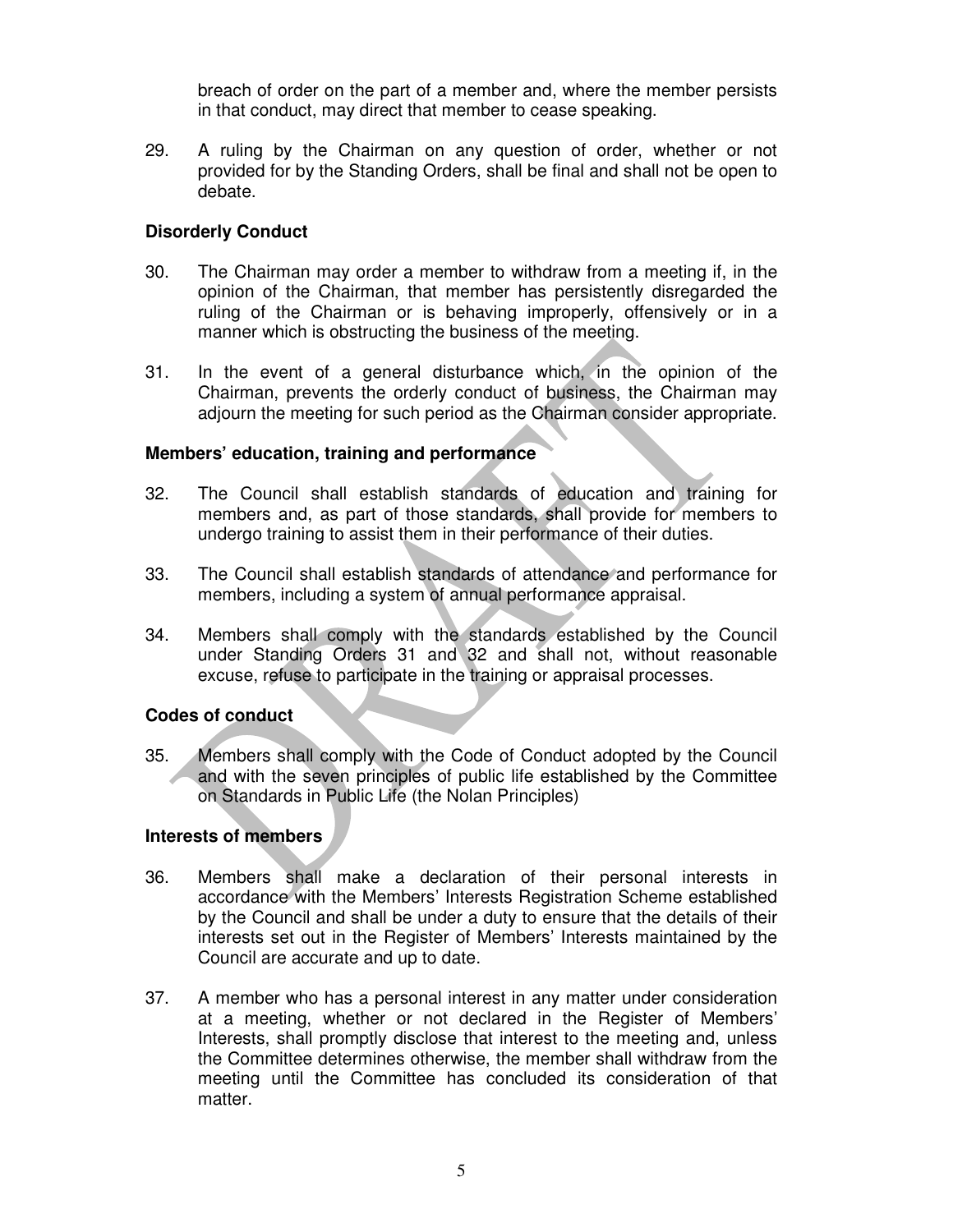#### **Attendance and Other Allowances**

38. Claims for payments, attendance allowances or expenses shall be made by members strictly in accordance with the Members' Payments Scheme approved by the Council.

#### **Tenure of members**

- 39. A person shall cease to be a member of the Committee if:
	- (1) having been appointed by virtue of being a member of the Council, he ceases to be a member of the Council for any reason;
	- (2) he ceases to live or work wholly or mainly in the United Kingdom;
	- (3) having been appointed by virtue of his qualifications or experience in a particular field, those qualifications or experience are no longer regarded by the Council as being of value to the Committee in the performance of its functions;
	- (4) an order has been made against him by a Practice Committee of the Council;
	- (5) he is removed by the Council because serious and persistent deficiency in his attendance at meetings or in his conduct or performance at meetings, or because of his failure to comply with Standing Order 33; or
	- (6) he is appointed as a member of the Finance and Resources Committee of the Council.
- 40. Before taking any action to remove a member of the Committee the Council shall send a notice to that member:
	- (1) setting out the grounds on which the member is liable to be removed from office;
	- (2) informing the member that the Council proposes to consider those grounds and that the member has a right to be heard before the Council; and
	- (3) providing the member with 14 days in which to respond.
- 41. Where, following the service of a notice under Standing Order 39, a member responds expressing a wish to be heard by the Council, the Registrar shall convene a meeting of the Council to determine whether or not to remove that member from the Committee.
- 42. The procedure in Standing Orders 39 and 40 shall not apply in respect of a person who has ceased to be a member of the Committee by virtue of Standing Order 38(1) or (4).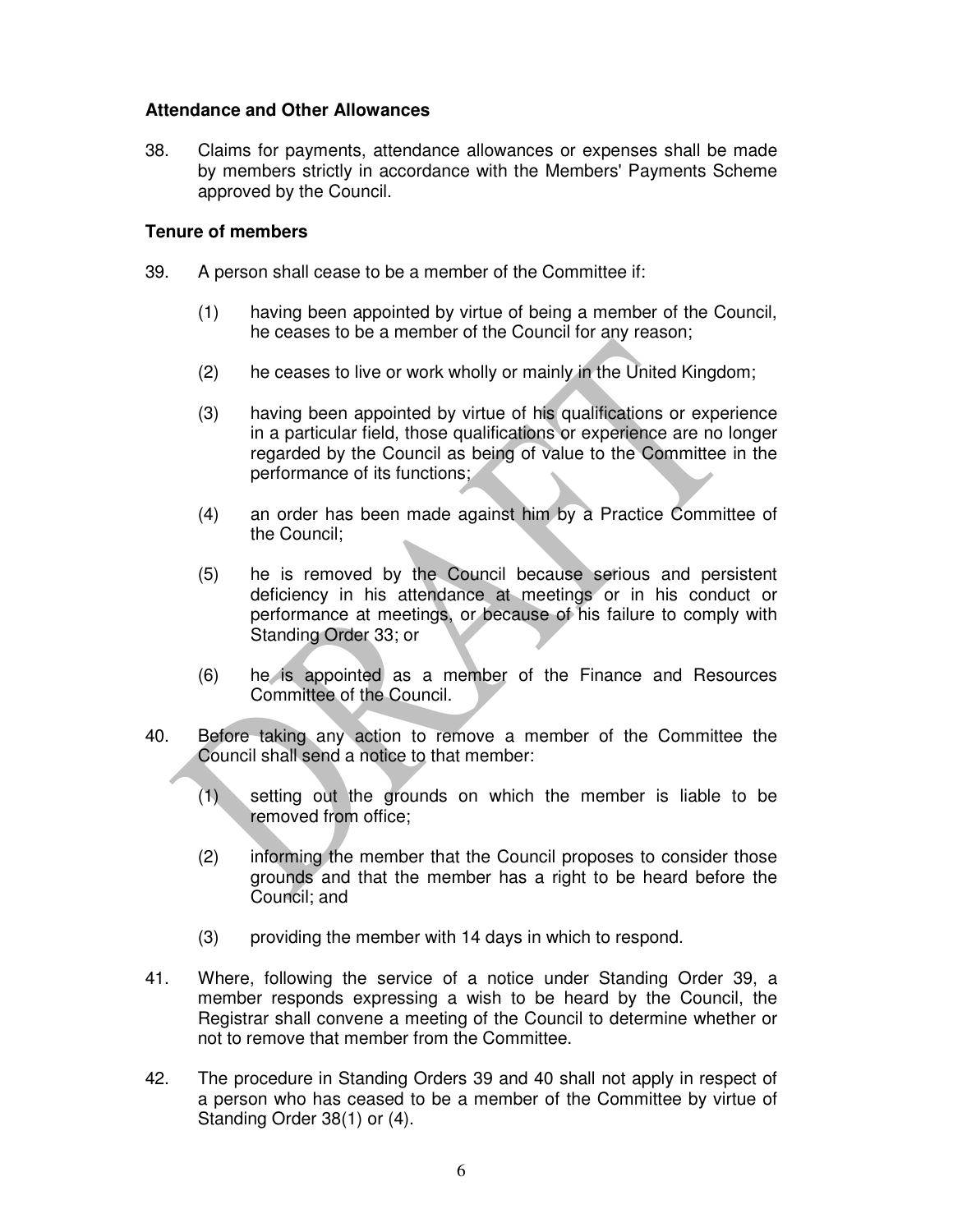#### **The Registrar, officers and advisers**

- 43. The Registrar shall be entitled to attend and speak at meetings of the Committee at the invitation of the Committee.
- 44. The Secretary or any other person advising on the business before a meeting of the Committee (including advising the Chairman on issues of order) may attend and, with the consent of the Chairman, speak at that meeting.

#### **Suspension of Standing Orders**

45. A Standing Order may be suspended with the consent of the Committee.

#### **Public access to meetings**

- 46. Meetings of the Committee shall be open to the public unless the business under consideration concerns:
	- (1) information relating to a registrant, former registrant or applicant for registration;
	- (2) information relating to an employee or office holder, former employee or applicant for any post or office;
	- (3) the terms of, or expenditure under, a tender or contract for the purchase or supply of goods or services or the acquisition or disposal of property
	- (4) negotiations or consultation concerning labour relations between the Council and its employees;
	- (5) any issue relating to legal proceedings which are being contemplated or instituted by or against the Committee or the Council;
	- (6) action being taken to prevent or detect crime or to prosecute offenders;
	- (7) the source of information given to the Committee in confidence; or
	- (8) any other matter which, in the opinion of the Chairman, is confidential or the public disclosure of which would prejudice the effective discharge of the Committee's or Council's functions.

March 2007